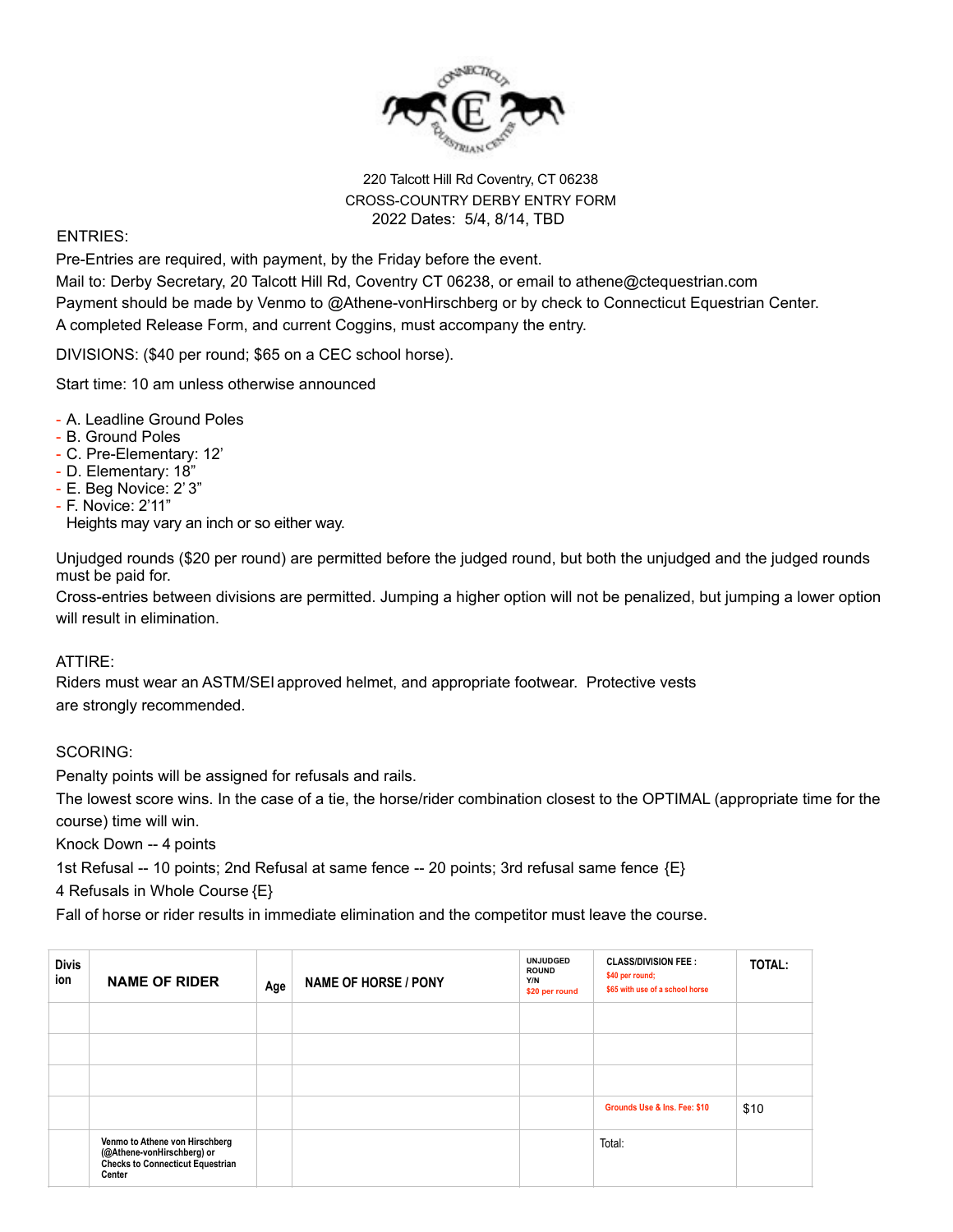## **CONNECTICUT EQUESTRIAN CENTER HOLD HARMLESS AGREEMENT LIABILITY WAIVER AND RELEASE (STUDENT/ PARTICIPANT/ COMPETITOR / VISITOR/ SPECTATOR)**

This HOLD HARMLESS AGREEMENT, LIABILITY WAIVER AND RELEASE (hereafter the "AGREEMENT") is made and entered into as of the date last signed below, by and between AvH Equestrian Ventures, LLC, a Connecticut limited liability company d/ b/a Connecticut Equestrian Center (hereafter called the "MANAGER"), and  $\blacksquare$  hereinafter

called the "PARTICIPANT," and if Participant is a minor, Participant's parent or guardian,

(together called "PARTICIPANT"). AvH Equestrian Ventures, LLC d/b/a Connecticut Equestrian Center and its parents, successors, assigns, subsidiaries, affiliates, officers, owners, directors, employees and agents, and facilities on which same operate are hereafter collectively and individually called the "STABLE."

1.Participant acknowledges that being present at a facility where horses and/or other animals are also present, and the acts of riding, caring for, working, spectating, observing, or even simply being in close proximity to, horses and/or other animals (hereafter called "Equestrian Activities") are activities accompanied by significant known and unknown risks. These risks, whether ever-present or spontaneous, observable or unobservable, can result in serious bodily injury and/or death to the Participant, his/her animal(s) or both. Participant acknowledges that such risks cannot be eliminated by any reasonable action of the Stable. The Participant acknowledges that Participant, his/her animal(s), or both, can be injured and/or killed by participating in Equestrian Activities.

2.The Participant acknowledges, in the absence of this Agreement, Conn. Gen. Stat. § 52-557p provides that: Each person engaged in recreational equestrian activities shall assume the risk and legal responsibility for any injury to his person or property arising out of the hazards inherent in equestrian sports, unless the injury was proximately caused by the negligence of the person providing the horse or horses to the individual engaged in recreational equestrian activities or the failure to guard or warn against a dangerous condition, use, structure or activity by the person providing the horse or horses or his agents or employees.

3.The Participant agrees that the provisions of this Agreement in which the Participant assumes all risks of and legal responsibility for engaging in Equestrian Activities, and in which the Participant waives and releases the Stable from certain types of liability, are to be interpreted as broadly as possible, and are intended by the Participant and the Stable to extend liability limitations to the Stable beyond those provided in Conn. Gen. Stat. § 52-557p and/or any other applicable statute. The Participant agrees that hazards inherent in equestrian sports include, but are not limited to, the following: equines and other animals behaving with or without warning in ways such as bolting, running, bucking, biting, kicking, shying, spooking, stumbling, rearing, charging, throwing, falling or stepping on a person or object, that may result in injury or death to persons on or around them; the unpredictability of equines' and other animals' reaction to such things as sounds, movement, objects, persons and/or other animals; being matched with horses, tack, and/or equipment not suited to the Participant's abilities and/or skill level; hazards such as unsuitable surface, subsurface and environmental conditions, and equipment failure; collisions with vehicles, stationary objects and/or other animals; limited availability of emergency medical or veterinary care; and/or the negligence of a participant, the Stable, and/or a third party including, but not limited to the failure to guard or warn against a dangerous condition, use, structure or activity, that may cause or contribute to injury or death to the Participant, or damage to the Participant's property.

4. Participant agrees and understands that the Stable property and facility and adjacent non-Stable-owned properties which Participant might enter, are places where experienced and inexperienced animals and participants are likely to be present. For the purposes of training each, the Stable uses multiple, often hidden or disguised, intentional distractions designed to sensitize animals and Participants to objects, movements and sounds that may cause a fearful or otherwise negative response. Animals and Participants exposed to such intentional distractions may react unpredictably and wildly, and animals may exhibit behaviors including, but not limited to bolting, running, bucking, biting, kicking, shying, spooking, stumbling, rearing, charging, throwing, falling or stepping on a person or object.

5.For the purposes of Versatility and / or Trail lessons, classes and competitions, and Trail Riding on or off the property, the Stable uses multiple, often hidden or disguised, intentional distractions designed to sensitize animals and Participants to objects, movements and sounds that may cause a fearful or otherwise negative response. Animals and Participants exposed to such intentional distractions may react unpredictably and wildly, and animals may exhibit behaviors including, but not limited to bolting, running, bucking, biting, kicking, shying, spooking, stumbling, rearing, charging, throwing, falling or stepping on a person or object. Cross-country and trail obstacles, and the use of these, present particular dangers. Anyone who attempts to negotiate such obstacles or participates in a clinic or competition that involves the use of such obstacles acknowledges and accepts these risks, and will hold Connecticut Equestrian Center harmless from any loss or injury resulting from such participation. Furthermore, by participating, the participant is maintaining that s/he, and the participant's horse, are fit and able enough to negotiate such obstacles.

6.Each and all of the risks and hazards inherent in equestrian sports, including without limitation each of those stated in Paragraph 3 and Paragraph 4 above, are considered, are agreed to be, and are hereafter called, "HAZARDS INHERENT IN EQUESTRIAN SPORTS." 7.EXCEPT AS SPECIFICALLY EXCLUDED HEREIN, PARTICIPANT AGREES TO ASSUME ANY AND ALL RISKS IN-VOLVED IN, OR DIRECTLY OR INDIRECTLY ARISING FROM, THE PARTICIPANT'S USE OF, OR PRESENCE UPON, STABLE'S